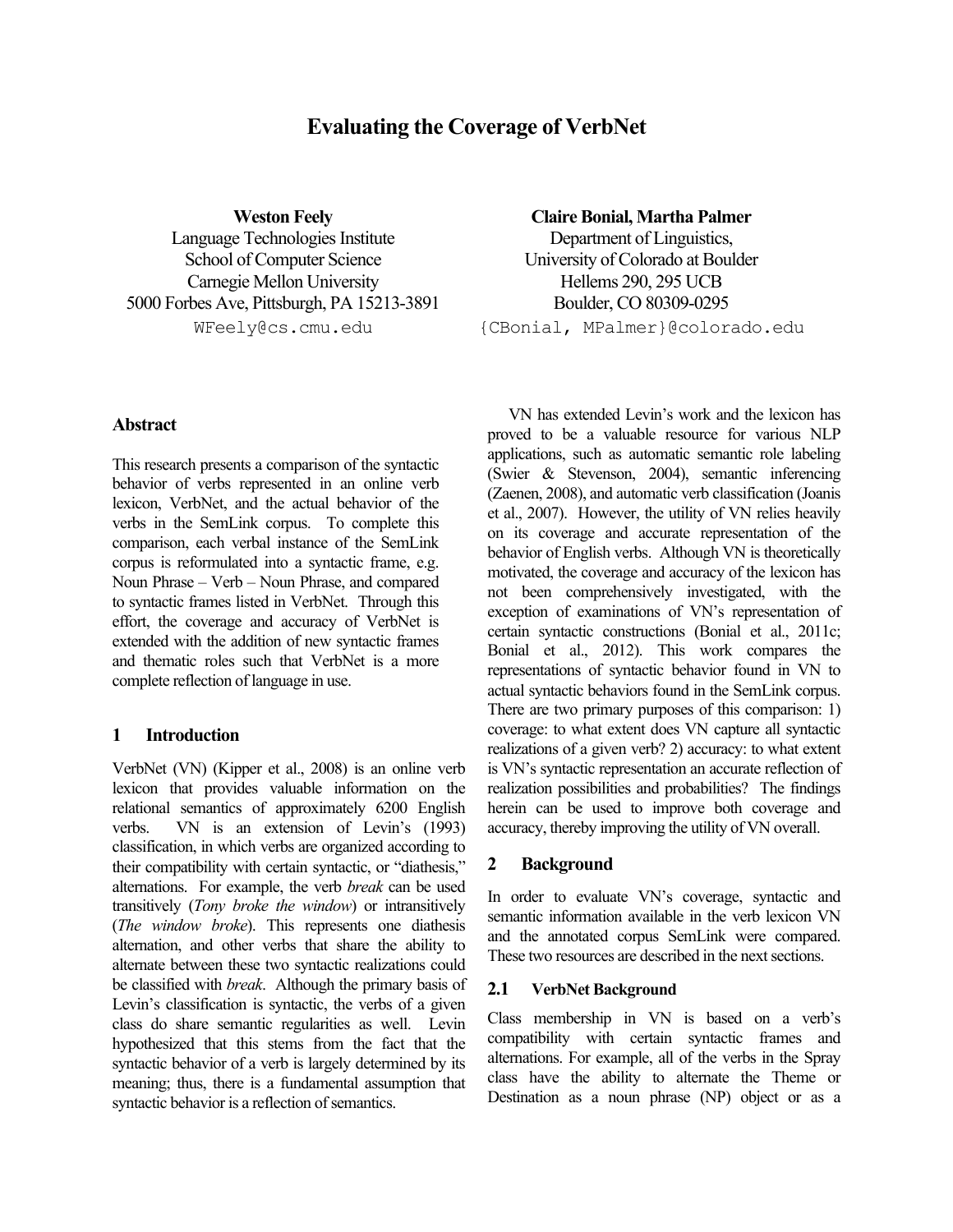prepositional phrase (PP): *Jessica loaded the boxes into the wagon*, or *Jessica loaded the wagon with boxes*. VN's structure is somewhat hierarchical, comprised of superordinate and subordinate levels within each verb class. In the top level of each class, syntactic frames that are compatible with all verbs in the class are listed. In the lower levels, or "sub-classes," additional syntactic frames may be listed that are restricted to a limited number of members. In each class and sub-class, an effort is made to list all syntactic frames in which the verbs of that class can be grammatically realized. Each syntactic frame is detailed with the expected syntactic phrase type of each argument, thematic roles of arguments, and a semantic representation. For example:

**Frame** NP V NP PP.Destination **Example** Jessica loaded boxes into the wagon. **Syntax** Agent V Theme Destination **Semantics** Motion(during(E), Theme) Not(Prep-into (start(E), Theme, Destination)) Prep-into (end(E), Theme, Destination) Cause(Agent, E)

#### **2.2 SemLink Background**

The SemLink corpus (Palmer, 2009; Loper et al., 2007) consists of 112,917 instances of the Wall Street Journal, each annotated with its corresponding VN class. Each instance is further annotated with PropBank (Palmer et al., 2005) arguments, which are numbered arguments that correspond to verb-specific roles. For example, these are the potential rolesto be assigned for the verb *load*:

**RolesetID**: load.01, *cause to be burdened*, VN class: 9.7-2 **Roles**: Arg0: loader, agent (VN role: 9.7-2-agent) Arg1: beast of burden (VN role: 9.7-2-destination) Arg2: cargo (VN role: 9.7-2-theme) Arg3: instrument

Note that each verb sense, or "roleset," is mapped to its corresponding VN class, and each of the PropBank roles are mapped to VN thematic roles where possible. This roleset also demonstrates a sort of mismatch between PropBank and VN's treatment of *load*: PropBank treats the instrument as a numbered argument, whereas VN doesn't list an instrument as a semantic role for this verb.

Within the SemLink corpus, these mappings are made explicit such that with each instance, both PropBank and VN thematic roles are given for each argument. SemLink also contains mappings between PropBank rolesets, VN classes and FrameNet (Fillmore et al., 2002) frames, as well as corresponding mappings between PropBank arguments, VN thematic roles and FrameNet frame elements. Thus, SemLink is a resource created with the intent of allowing for interoperability amongst these resources.

#### **2.3 Investigating VerbNet Using SemLink**

The motivation for this project is to compare the set of syntactic frames listed in each VN class to the set of syntactic frames that actually occur in usage in the class's corresponding SemLink entries. Such a comparison is challenging because VN is a largely theoretical verb lexicon, which is still strongly rooted in Levin's original classification. SemLink, on the other hand, is an annotated corpus of real language in use, which often shows far more syntactic variability than assumed by theoretical linguistics. Thus, a comparison of VN with SemLink could provide a greater range of syntactic frames for most VN classes, simply because unexpected syntactic frames present themselves in the SemLink data.

This additional syntactic variation in the SemLink data should facilitate the primary goal of this project, which is to increase the coverage of VN's syntactic and semantic information. This is accomplished by using the empirically-derived information in the SemLink data to validate the class organization of VN by demonstrating which of VN's syntactic frames are present in the SemLink corpus for a given class, and which syntactic frames are present in the corpus that are not listed among the options for a given VN class. The additional syntactic frames detected can increase the coverage of each verb class's syntactic information, by augmenting each class's previous set of syntactic frames with empirically derived alternatives.

Additionally, the SemLink data will provide frequency information for syntactic frames, so that each syntactic frame in a VN class can be listed with how often it occurs in corpus data. This is especially important, because our empirical validation of the class organization of VN can be extended to: which syntactic frames are highly frequent in SemLink and present in a given VN class; which frames are highly frequent but missing from a given class; which frames are infrequent and present in a given class; and which frames are infrequent but missing from a given class.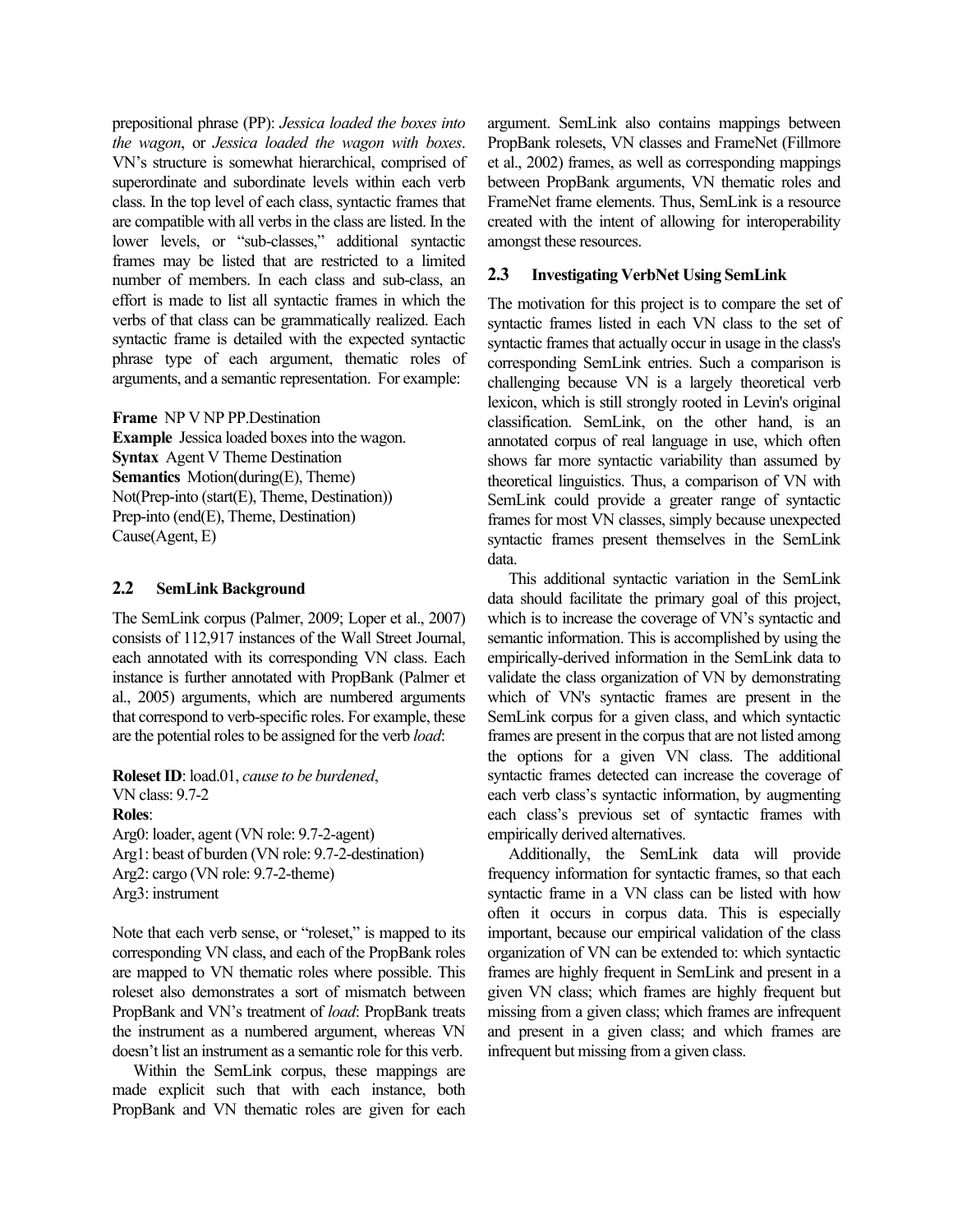# **3 Methods**

The SemLink data for this project includes 70,270 SemLink instances, which are all the instances of the total 112,917 with a currently valid VN class assignment. Each of the SemLink instances included in the project data was processed for the necessary information to compare it to VN frames. This included the extraction of each SemLink instance's VN class assignment, the instance's PropBank roleset assignment, the syntactic frame from the Treebank parse, and the VN semantic roles for each constituent in the frame. After gathering this information from SemLink, frequencies were calculated for each syntactic frame type given its VN class assignment. The syntactic frames from SemLink were created using a Penn Treebank application-programming interface that automatically retrieved the syntactic constituents immediately dominating the part-of-speech tag for each of the words that were marked as arguments to the main verb in the SemLink instances. The rest of the information taken from SemLink was extracted directly from the SemLink Wall Street Journal annotations, using regular expressions.

The VN data for this project includes the frames (e.g. NP V NP) and corresponding semantic role argument structures (e.g. Agent V Theme) for all VN classes. These frames and argument structures were taken directly from the VN XML class files using regular expressions, with some small modifications to each frame. In order to facilitate matching with the SemLink frames, the constituents in each of VN's flat syntactic frames were stripped of additional tags, such as: redundant thematic roles (e.g. PP.Location; all roles are listed again in a separate line, e.g. Agent V Theme Location), syntactic alternation tags (e.g. NP-Dative), and other tags extraneous to the purpose at hand.

# **3.1 Frame Creation Method**

The syntactic frames extracted from SemLink for this project were formed based on the linear order of syntactic constituents, as retrieved from the linear order of thematic role annotations in SemLink. In the case of arguments of the verb that were syntactically null elements, the last element in a movement chain was taken to form the frame, unless the null element was a passive or reduced relative clause marker, in which case the constituent one level above the trace constituent was taken. As an example, consider the following question: *Whom did she see?* In the Penn Treebank treatment of this sentence, there would be an object trace after *see* with an index indicating that the object trace corresponds to the question word *whom: Whom-1 did she see \*T\*-1?* The arguments identified for *see* would use the trace as the object position, resulting in the following frame: NP V NP, as opposed to the position of the realized constituents: NP NP V. In order to avoid interpreting passives as verb-initial frames, the passive and reduced relative constructions are treated differently and identified as such. Passives are currently excluded from this study as discussed in greater detail in Section 4.1.

# **3.2 Matching Conditions**

After extracting the data from SemLink and VN, the data from each SemLink instance was matched against the set of [frame, argument structure] pairs in the corresponding VN class. This matching process was done using regular expressions in a three-step process.

First, the frame from the SemLink instance was checked against each of the frames in its corresponding VN class. If there was a match, the instance was counted as having matched a VN frame, and if the [VN class, frame] pair for this SemLink instance had not previously been matched, it was added to a list of frame types that matched VN. For example, consider the following SemLink instance, shown with its PropBank arguments and VN thematic role labels:

1. *The explosion of junk bonds and takeovers has…loaded corporations…with huge amounts of debt. Load,* PropBank load.01, VN class Spray-9.7-2:

[The explosion of junk bonds and takeovers] $_{\text{ARGO, AGENT}}$  $has...loaded<sub>RELATION</sub>$  [corporations...] $<sub>ARG1</sub>$  DESTINATION</sub> [with huge amounts of debt...] ARG2, THEME.

This SemLink instance would be assigned the frame NP V NP PP, which matches a frame listed in its associated VN class:

**Frame** NP V NP.Destination PP.Theme **Example** Jessica loaded the wagon with boxes. **Syntax** Agent V Destination {with} Theme

Thus, this instance would be considered a frame match to VN.

Second, if the frame from the SemLink instance did not match any of the frames in the corresponding VN class, then the argument structure for the instance was checked against each of the argument structures in the corresponding VN class. If there was a match, the instance was counted as having matched VN, and if the [VN class, frame] pair for the SemLink instance had not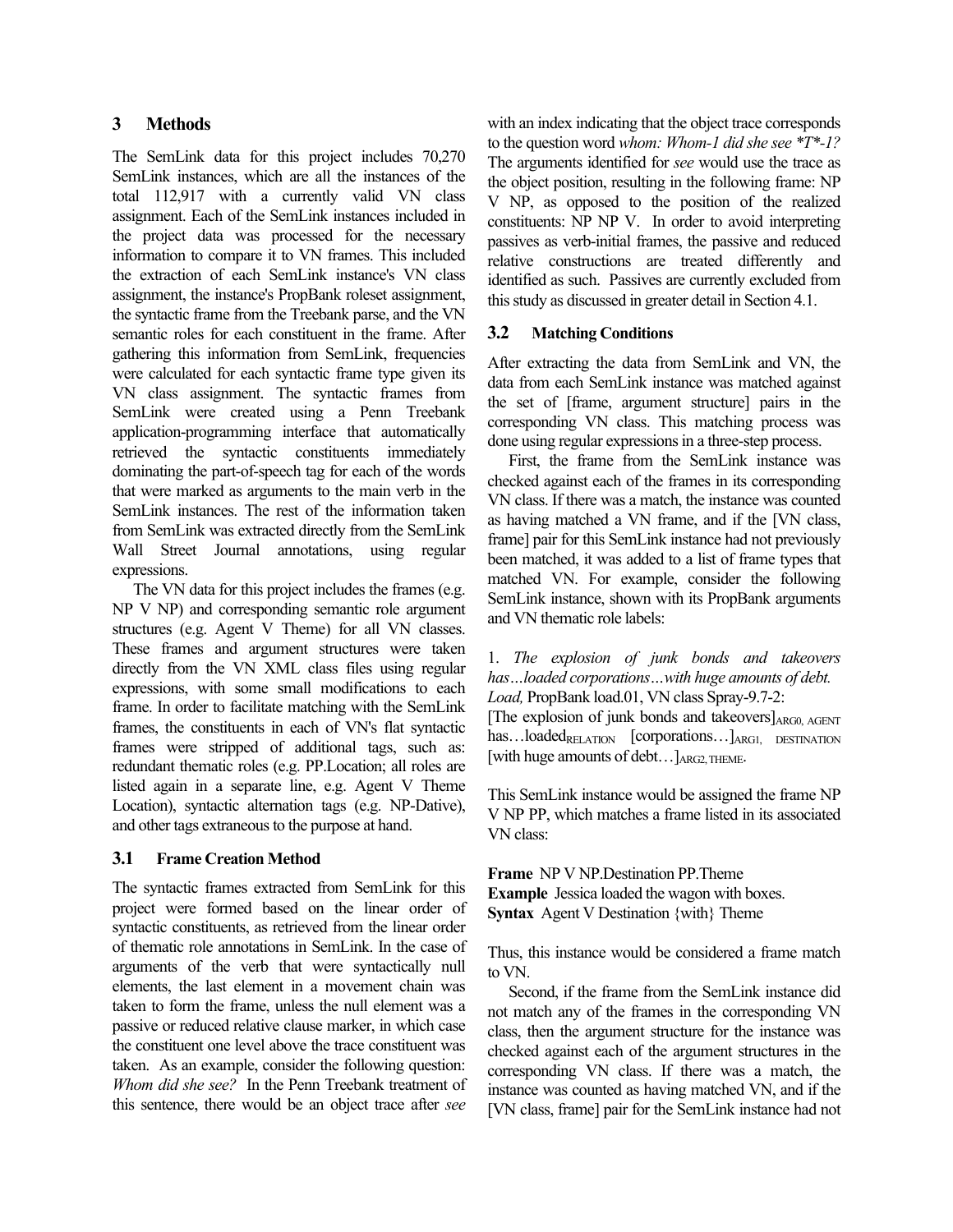previously been matched, it was added to a different back-off list of frame types that matched VN. The following instance is an example of this type of match:

#### 2. *It doesn't mean unanimous…*

*Mean,* PropBank mean.01, VN class Conjecture-29.5:  $It_{\rm ARGO}$   $_{\rm AGENT}$   $\rm{does}[n't]_{\rm NEGATIVE}$   $\rm{mean}_{\rm RELATION}$ unanimousARG1, THEME...

This frame syntactically is of type NP V ADJP, and VN only represents Themes realized as NPs. Thus, this frame was matched via arguments (Agent V Theme) rather than syntactic frames. It was quite common for a SemLink instance to include an unexpected constituent type such as the ADJP here, and it is this constituent information that can be used to expand the constituent types for frames in VN, discussed in Section 5. This particular instance also brings to light a problematic aspect of the SemLink corpus and the interoperability between VN and PropBank: PropBank has much more coarse-grained rolesets or senses than those found in the VN classes. Thus, this roleset, which would include instances of the sense of intentional "meaning" found in the Conjecture class, also includes this sense of unintentional "meaning". As a result, "It" above is treated as an Agent, although the status as an Agent is questionable.

Third, if the frame and its argument structure from the SemLink instance did not match any of the frames in the corresponding VN class, it was added to a final list of frame types that did not match VN. Consider the following unmatched examples of the relation *remain,* which belongs to the VN class Exist-47.1:

3. *Like just about everything else, that remains to be seen.*

[Like just about everything else,]ADVERBIAL thatARG1, THEME remains $_{RELATION}$  [to be seen] $_{ARG3}$  – NP V S

#### 4. *The crowd remained good-natured, even bemused.* [The crowd] $_{\text{ARG1}}$  remained<sub>RELATION</sub> [good-natured, even bemused $]_{\text{ARG3}} - \text{NP V ADJP}$

These examples demonstrate a potential gap in VN's representation of verbs like *remain* in the Exist class. While the PropBank argument structure includes an Arg3 role that corresponds to "attribute" arguments for more abstract usages of *remain*, the VN class contains only the roles Theme and Location, and did not include frames with sentential complements or adjective phrases that could capture these attributes. This suggests one way

that VN can be improved based on this empirical investigation of verbal behavior: the addition of an attribute argument to the Exist class for abstract usages.

The end result of this matching process was three counters and three lists. The counters are the portion of the total SemLink instances that 1) matched a VN frame, 2) did not match a frame but did match a VN argument structure, or 3) did not match VN at all. These token counters were converted into token percentages in Table 1 in Section 4 below. The lists contain frame types for each matching condition: frame types that were in VN, frame types that had argument structures that were in VN, and frame types that were not in VN. These type lists were converted into type percentages in Table 3 in Section 4.

This matching process was repeated for three frequency subdivisions of the SemLink frame types: high frequency, middle frequency, and low frequency. These frequency categories were defined as the top 30%, middle 40%, and bottom 30% of the SemLink frame types for each VN class, ranked by frequency. For this second matching process using frequency information, the SemLink frames that matched VN by frame and by argument structure were combined into one category of frame types that matched VN. The SemLink frames that did not match VN by frame or argument structure were left in a separate category of frame types that did not match VN. In the same manner as the first matching process, the end result was a set of counters for the frame tokens that matched VN, and a set of lists for the frame types that matched VN, subdivided by these frequency categories. The percentages of the SemLink frame tokens for each of these frequency subdivisions are in Table 2 of Section 4, and the percentages of the SemLink frame types for each of these frequency subdivisions are in Table 4 of Section 4.

# **3.3 Loose Match**

For the particular instances in SemLink that contained WH-movement or topicalization, looser matching criteria were used: there was a successful argument structure match when the set of argument roles matched any set of argument roles in the corresponding VN class (ordering was not considered). This was done because transformations like topicalization and WH-movement allow variable movement of syntactic constituents along the syntactic parse, so this separate matching condition that disregards the linear order of argument roles was needed. Because these transformations are possible for all verbs, they are not the type of distinctive syntactic alternations that VN lists. For example: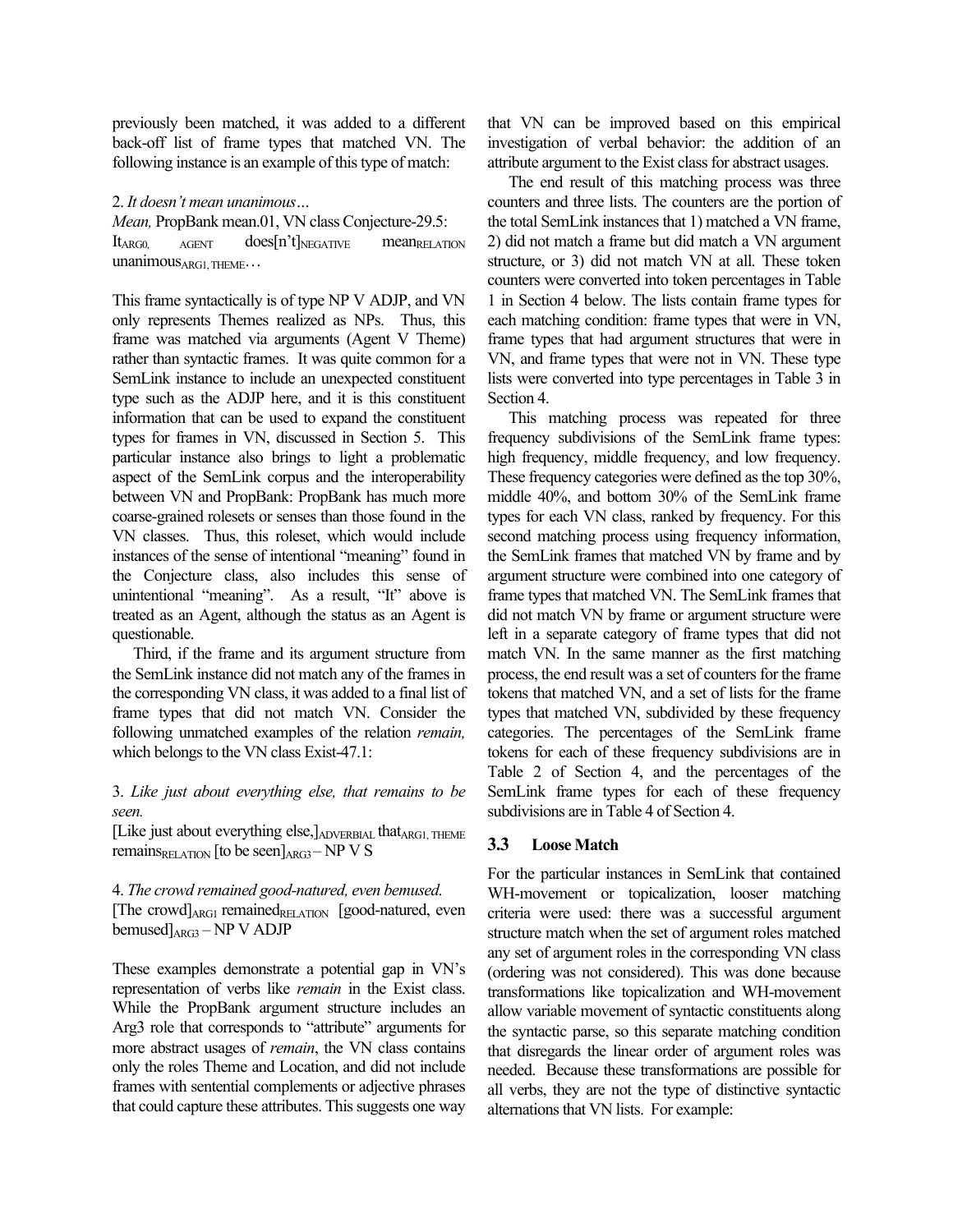5. *"It's been a steadily improving relationship," says Mr. Carpenter.*

*Say*, PropBank say.01, VN class Say-37.7:

["It's been a steadily improving relationship"]-1 says<sub>RELATION</sub> [\**Trace*\*-1]<sub>ARG1, TOPIC</sub> [Mr. Carpenter]<sub>ARG0</sub> AGENT

This instance was recognized as a syntactic frame of the type V S NP, which VN does not include in the Say class. Since the frame did not match, the instance was tested for an argument match: V Topic Agent. However, this argument structure is also not represented in VN for the Say class. Nonetheless, the loose match condition recognizes the topicalization transformation, and with instances containing such movement, allows for a match based on sets of arguments. Because the roles of Agent and Topic are present in the class and the transformation was recognized, this instance was considered a match.

#### **3.4 Semantic Role Updates**

After the frame retrieval process, it was also necessary to update the set of semantic roles in each SemLink instance. This is due to the fact that the SemLink Wall Street Journal annotations are currently outdated, and awaiting an update in the near future. However, at the time of this writing the SemLink data used for this project was created using an old set of VN roles that are not current with the 3.2 version of VN (for a description of the recent VN semantic role updates, see Bonial et al., 2011a, Bonial et al., 2011b). Therefore, before the frame matching process could begin, the semantic roles in the argument structures retrieved from SemLink had to be updated using a type-to-type mapping of old VN roles to new VN roles. This update was done automatically.

#### **4 Findings**

The results of the matching process are discussed in the following sections.

#### **4.1 Passives**

Passive sentences in the Wall Street Journal section of SemLink were removed from the matching processto be considered separately, since previous attempts to include passives in the matching process created the largest source of error for the project. This is due to the fact that VN does not include passive versions of its frames in the frame listing for each verb class. This omission is purposeful, because common syntactic transformations like passivization and WH-movement are not considered to be syntactic alternations distinctive of verb classes, following Levin's original verb classification. Passives made up 26.7% of the original data set of 70,270 instances, and after removing them a set of 51,534 frame tokens remained to be considered for the matching process. Passive frames were included in a separate list of frames, potentially to be used for future augmentation of VN.

#### **4.2 Matches**

| SemL ink tokens that                    | % of total SemLink<br>frame tokens $(51534)$ |
|-----------------------------------------|----------------------------------------------|
| Matched a VN Frame                      | 51 23%                                       |
| Matched a VN Argument<br>Structure      | 24 30%                                       |
| Did not match<br>corresponding VN class | 24.46%                                       |

Table 1: Results of Matching Process for SemLink Frame Tokens

If we focus on tokens, we see that the majority of frame tokens in SemLink match frames in VN. However, this needs to be qualified because the matches are highly skewed towards the high frequency frame token matches. This is shown in the following table.

| Match/No<br>match grouping | Frequency                            | % of total<br>SemLink<br>frame tokens |
|----------------------------|--------------------------------------|---------------------------------------|
| Matched VN                 | High Frequency (top<br>$30\%)$       | 54.49%                                |
|                            | Middle Frequency<br>(middle $40\%$ ) | 20.63%                                |
|                            | Low Frequency<br>(bottom $30\%$ )    | $0.41\%$                              |
| Did not match<br>VN        | High Frequency (top<br>$30\%)$       | 17.67%                                |
|                            | Middle Frequency<br>(middle $40\%$ ) | 5.47%                                 |
|                            | Low Frequency<br>(bottom $30\%$ )    | 1.32%                                 |

Table 2: Results of Matching Process for SemLink Frame Tokens, Divided by Frequency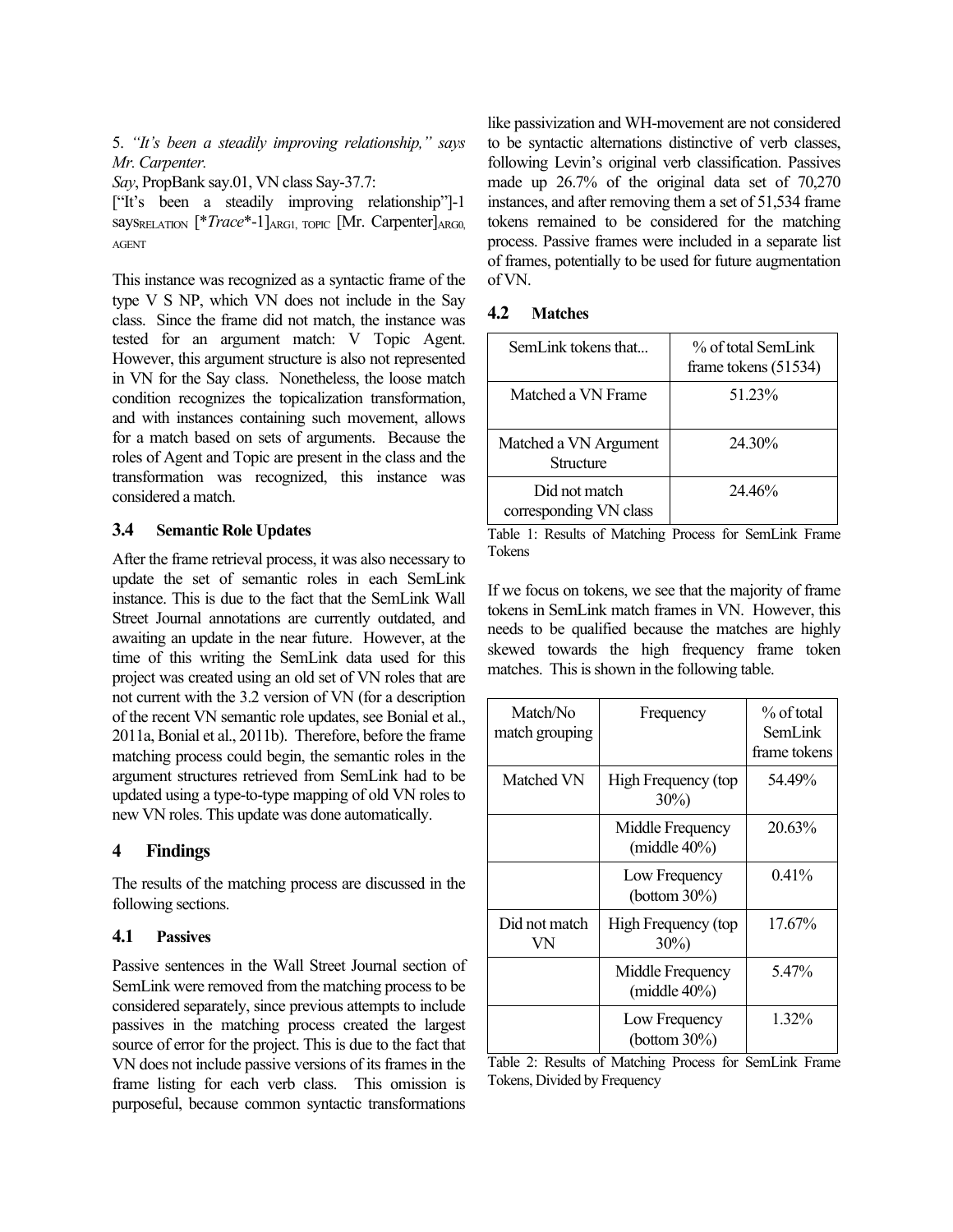This demonstrates that the most frequent frame tokens make up the majority of the frame token matches. This is because a small number of highly frequent frame types bias the token matches towards the high frequency match category. For example, 34% of all frame tokens are NP V NP, the most frequent frame type. Therefore, it is important to also consider the SemLink frame type matches, which are available in the following tables.

| SemLink frame types<br>that             | % of total SemLink frame<br>types $(3721)$ |
|-----------------------------------------|--------------------------------------------|
| Matched a VN Frame                      | 1292%                                      |
| Matched a VN Argument<br>Structure      | 20 29%                                     |
| Did not match<br>corresponding VN class | 66.78%                                     |

Table 3: Results of Matching Process for SemLink Frame Types

| Match/No<br>match<br>grouping | Frequency                                           | $\%$ of total<br>SemLink frame<br>types |
|-------------------------------|-----------------------------------------------------|-----------------------------------------|
| Matched VN                    | High Frequency (top<br>$30\%)$                      | 18.57%                                  |
|                               | Middle Frequency<br>(middle $40\%$ )                | 9.78%                                   |
|                               | Low Frequency<br>(bottom $30\%$ )                   | 4.86%                                   |
| Did not<br>match VN           | High Frequency (top<br>$30\%)$                      | 19.99%                                  |
|                               | Middle Frequency<br>(middle 40%)                    | 29.16%                                  |
| $-11$<br>$\sim$               | Low Frequency<br>(bottom $30\%$ )<br>$0 \times 1.1$ | 17.63%<br>.                             |

Table 4: Results of Matching Process for SemLink Frame Types, Divided by Frequency

When considering frame types, it is clear that the majority of unique syntactic frame types in SemLink do not match VN. Among the frame types that did match VN, the majority of these were high frequency, although the highest frequency frame types in each class only match VN frames of the class 18.57% of the time. This indicates that a wider set of constituents is needed in VN syntactic frames and possibly a wider range of semantic roles in several VN classes in order to account for abstract usages that will better match SemLink data.

# **5 Discussion**

This research demonstrated that while the majority of frame tokens in SemLink match frames in VN, the frames listed in VN need a wider set of constituents because the prototypical constituents for a particular role (e.g. NP-Agent) are not always reflective of the prototypical syntactic realizations in SemLink. In this way, both coverage and accuracy of VN frames could be improved simply by expanding the constituent types that can make up a given frame. To address this issue, a supplementary resource has been created that lists all constituent types found in SemLink that match a particular frame type. For example, this frame exists in the Remove class:

**Frame** NP V NP **Example** Doug removed the smudges **Syntax** Agent V Theme

The drawback of this frame is that it assumes that the Agent and Theme roles will be realized as NPs for all verbs in the class in all cases. This investigation of SemLink shows that the Agent V Theme frame can truly be realized with each of the following orderings of constituents:

S\_V\_NP NP\_V\_SBAR NP\_V\_NP

The first two possibilities are likely not canonical usages, but in order for VN to fully capture verbal behavior, the resource should reflect both theoretically expected usage and actual usage. The mapping resource created through this research will, however, greatly increase the coverage of VN by including all possible constituent types. Additionally, this resource will help to facilitate interoperability between VN and corpus resources by allowing the information in VN to be more easily compared and applied to that of parsed corpora.

# **5.1 Assessment of Coverage**

Overall, VN currently describes the prototypical syntactic and semantic behavior of many English verbs, but its coverage of a large text corpus like SemLink is fairly low. This is demonstrated by the figures in Table 3, which show that only 12.92% of the frame types in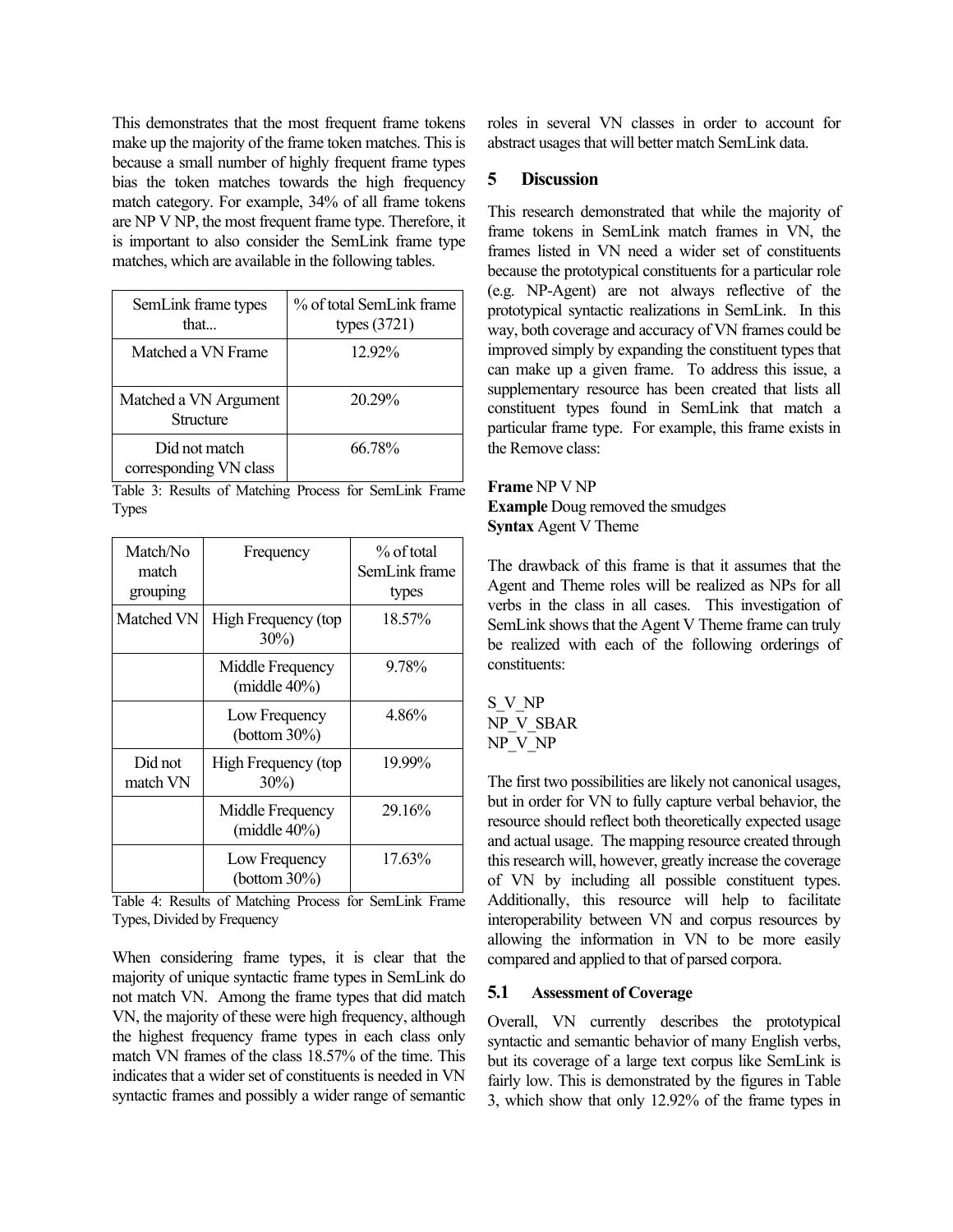SemLink are covered by VN's syntactic frames. An additional 20.29% of the frame types in SemLink can be covered using VN's thematic role labels, but this still leaves 66.78% of the syntactic frame types in SemLink unmatched to VN. This is a strong indication that there is a great amount of variability in the syntactic frame types that occur in real usage, which is not currently covered by VN.

When considering the impact of these results, it is important to remember that the organization of VN is based upon Levin's framework and hypothesis that semantic similarity underlies syntactic similarity. Accordingly, VN has focused on representing what can be thought of as typical, distinguishing frames and diathesis alternations of the verbs in a given class. The fact that these verbs participate in other syntactic behaviors not included in the classification is neither surprising nor does it necessarily undermine Levin's hypothesis, given that her classification was not originally intended to give a full enumeration of all behaviors, rather only distinctive behaviors. For the purposes of improving VN as a resource for NLP, the importance of coverage has become clear and is therefore the focus of this research. However, the focus of this research could easily be shifted to an examination of the frequency with which verbs participate in key diathesis alternations, and therefore an examination of Levin's hypothesis.

# **5.2 Increasing Coverage & Accuracy**

Analysis of the SemLink instances that did not match VN frames revealed several classes that could be improved by the addition of a frame or thematic role, or both. In addition to the examples (3 & 4) of *remain* and its associated Exist class, which would require an additional Attribute role based on this study (discussed in Section 3.2), we found that a variety of other verbs and classes were characterized by roles and syntactic behaviors common to SemLink but not represented in VN. Unlike the examples of *remain,* some of these verbs represent new senses that may require entirely new classes. Consider these typical SemLink examples of the verb *add*, which take the following PropBank roleset:

**Roleset id:** add.03 , *achieve or gain* **Arg1**: *Logicalsubject, patient, thing rising/gaining* Arg2: *EXT*, *amount risen* **Arg4**: *end point*

6. …*Nippon Mining added 15 to 960.*

...[Nippon Mining]  $_{\text{ARG1}}$  added [15]  $_{\text{ARG2}}$ [to 960]  $_{\text{ARG4}}$ 

7. *Meanwhile, the broad-based Financial Times 100 share index added* 30.4 *points to end at* 2142.6.

[Meanwhile]ARGM-TEMPORAL [the broad-based Financial Times  $100$ -share index] $_{\text{ARG1}}$  added $_{\text{RELATION}}$  [30.4] points] $_{\text{ARG2}}$ [to end at 2142.6] $_{\text{ARG4}}$ 

The verb *add* falls into several VN classes, Mix, Multiply and Say, of which the Multiply class is the closest fit. However, the Multiply class contains only the roles Agent, Theme, and Co-Theme, with frames such as:

**Frame** NP V NP PP **Example** I multiplied x by y. **Syntax** Agent V Theme {by} Co-Theme

This class does not reflect the realizations of the type seen in SemLink, which are particular to the financial domain. Thus, this study has revealed a gap in VN's coverage where the addition of a new (sub)class would be necessary to cover this sense of *add*.

The following table gives other examples of verbs, classes and actions required to increase the coverage of VN based on this study.

| Verb             | VN Class         | <b>Recommended Action</b>        |
|------------------|------------------|----------------------------------|
| consent          | Settle-89        | Add NP V S frame: <i>Triton</i>  |
|                  |                  | and Mr. Chase consented to       |
|                  |                  | finding                          |
| gain, rise,      | Calibratable-    | Add Source/Result roles for      |
| <i>increase.</i> | $\cos -45.6 - 1$ | beginning and final states:      |
| climb            |                  | Salesrose 3% to \$29.3           |
|                  |                  | million from \$28.4 million.     |
| get              |                  | Add class for cause to do/be     |
|                  |                  | sense: We can get that           |
|                  |                  | brought down to parity           |
| seek             | Hunt-35.1        | Add NP V S frame: Cuba           |
|                  |                  | may seek <b>to postpone some</b> |
|                  |                  | sugar shipments.                 |
| stay,            | Exist-47.1       | Add Attribute role and           |
| remain           |                  | frame NP V ADJP: Oil             |
|                  |                  | prices stay <b>stable</b>        |
| struggle         |                  | Add (sub)class for try sense:    |
|                  |                  | The Sunday evening show          |
|                  |                  | struggles to stay afloat         |

#### **5.3 Surprising Factors**

One important factor revealed in the results of the frame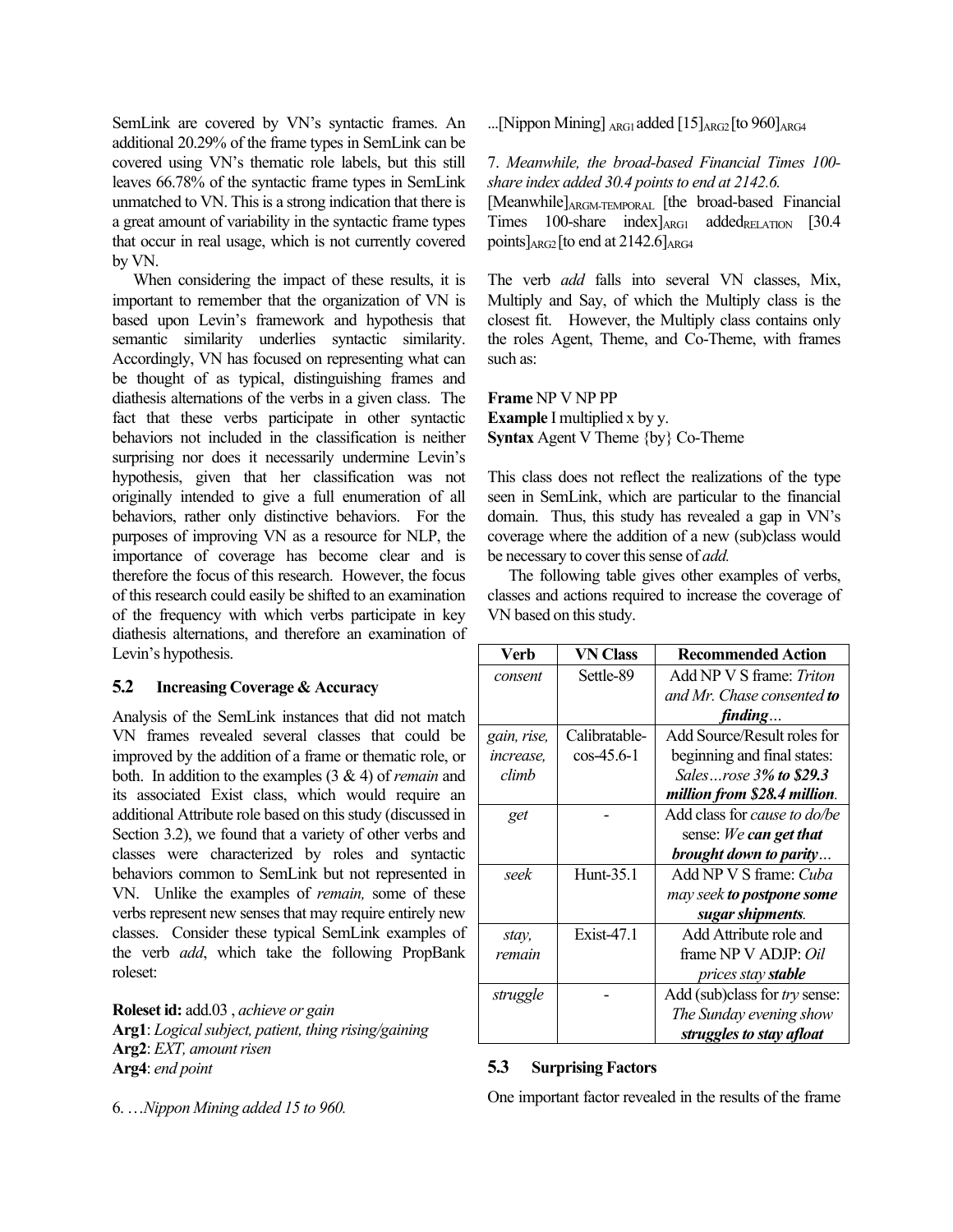matching process is the large number of frame mismatches that were the result of the frame creation process itself. In the case of null elements, the frame creation method described in 3.1 was largely based on anaphora, rather than cataphora. Examples such as the one below, which include cataphoric co-reference, caused the creation of erroneous frames:

8. *\*Null subject\* to further load the stakes, Mr. Lane dreamed up a highly improbable romance…*

*Load*, PropBank Load.01, VN class Spray-9.7-2:

[\**Null subject*\*]-1 to further<sub>ARGM-EXTENT</sub> load<sub>RELATION</sub> [the stakes]<sub>ARG1, DESTINATION</sub>, [Mr. Lane]-1<sub>ARG0, AGENT</sub> dreamed up a highly improbable romance …

The frame retrieved from this example was V\_NP\_NP, with the argument structure V Destination Agent. Neither of these matched the expected syntactic frame, asshown in the VN entry below.

**Frame** NP V NP.Destination **Example** Jessica sprayed the wall. **Syntax** Agent V Destination

This mismatch occurred because the argument to the verb was considered to be the realized constituent "Mr. Lane," rather than its previous null subject index. The algorithm for the frame matching process was designed to prefer realized subjects over null subjects, which in many cases was quite successful. However, examples such as these show that sometimes null elements are preferable when forming syntactic frames from a parse, in cases of cataphora. This is an area of improvement that needs to be considered when updating the frame matching process for future work.

# **6 Conclusion**

This comparison of syntactic behavior in SemLink and the syntactic facts represented in VN has allowed for an expansion of the coverage and accuracy of VN. Although the frame matching method described herein requires further refinement, this method has provided data that can be used to compare VN with real language use. This will be of great value to VN as a lexical resource, since many verb classes can be improved by the insights gained from examining the frame mismatches from this project. The supplementary resource described in Section 5 will expedite such a task because it can be used to directly compare the syntactic frames available in SemLink for a particular verb's argument structure with the syntactic frames already available to a VN class. However, this resource is still limited by the erroneous frames generated during the matching process, such as in the cataphora example in Section 5.3. Further revisions to the method of forming syntactic frames from a given parse could better reflect these types of usage.

# **7 Future Work**

As stated in the sections above, the frame matching process described in this paper is still in need of some refinement, to handle all the syntactic variations that occur in SemLink. In particular, the passive syntactic frames will need to be added back into the frame matching process, after further consideration on how to handle such frames. It may be necessary to add passives to the loose matching condition that was applied to cases of topicalization and WH-movement. In addition, the frame retrieval process needs to be revised to account for cataphoric co-reference with a null subject, and other cases of null elements that cause problematic syntactic frames to be generated. Finally, the forthcoming new version of SemLink will be updated with the latest set of VN thematic roles and expanded, which should prove helpful when re-implementing the frame matching process described in this paper.

Once the frame matching process has been further refined, a more in-depth analysis of the impact of these findings will be undertaken. Specifically, while this research has focused on adding syntactic frames to VN in order to increase coverage, future research should focus on the extent to which verbs participate in the key diathesis alternations represented in both VN and Levin's classes. A focus on this question would allow for valuable discoveries in the validity of Levin's hypothesis that syntactic behavior stems from semantics.

The syntactic frame data generated by this project will also be useful for future work in automatic verb clustering. The syntactic frames alone may prove to be a great feature for predicting verb classification, and such an automatically structured classification could be usefully compared to the VN classification to further evaluate it. Perhaps most importantly, the results of this research should increase the value of VN as a NLP resource. The addition of new syntactic constituent types and thematic roles to VN classes based on the SemLink syntactic frames and argument structures should allow for VN to more accurately and comprehensively reflect English verbal behavior, which makes VN more practical for a range of NLP tasks.